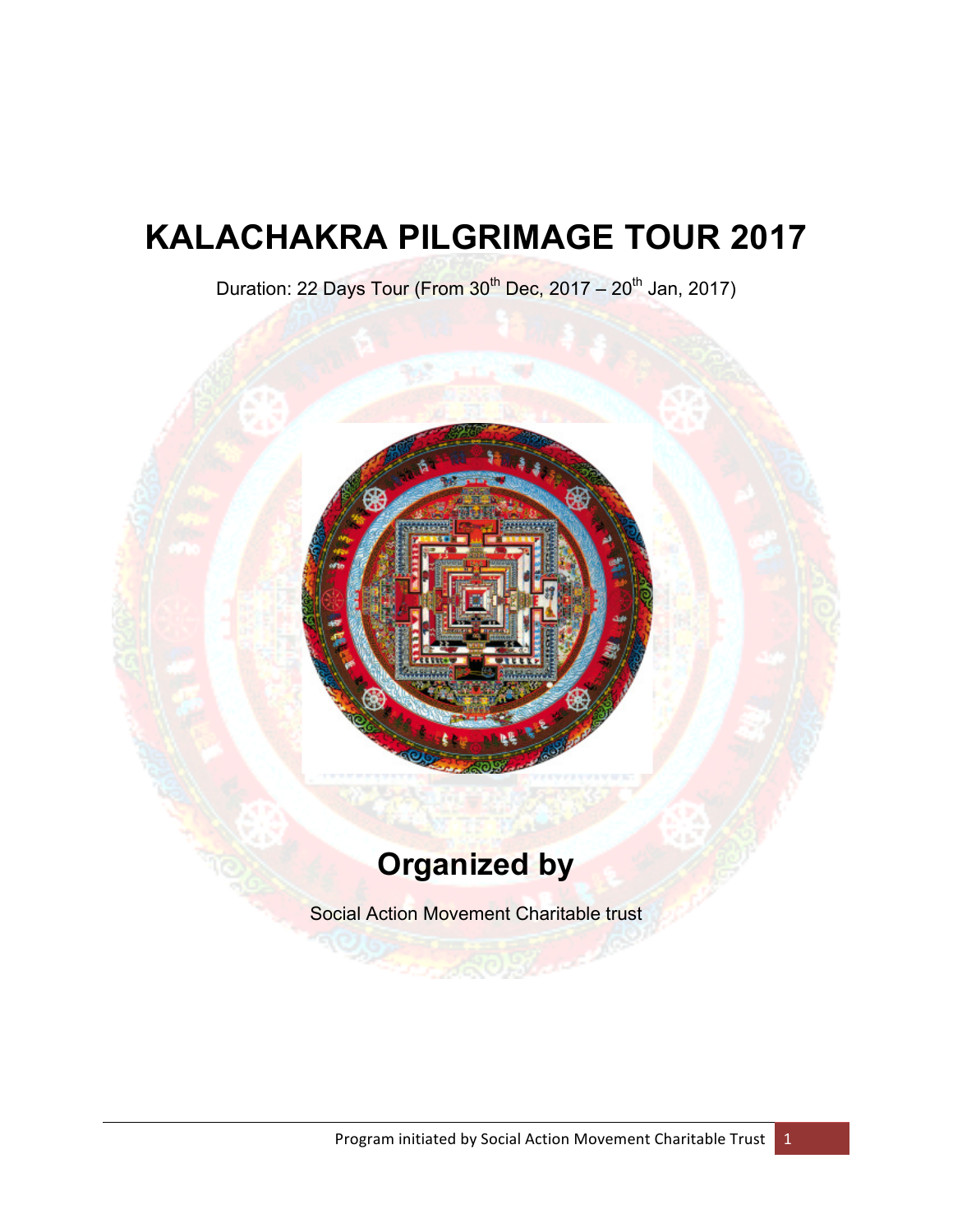## **BACKGROUND OF THE PROGRAM**

The idea of Pilgrimage Kalachakra tour 2017 was initially conceived from the class of 90's, the high school class mates from Central school for Tibetan Bylakuppe and idea came to shape when these class mates voluntarily expressed their initiatives by accepting to raise fund in their respective places.

The tour to Kalachakra Initiation is everyone's dream as specially initiation at Bodhgaya, the most sacred and holiest pilgrimage site. For Tibetan, attending Kalachakra is the biggest religious ceremony and in fact it is the largest gathering of Tibetan in exile. This initiation generally takes 12 days of ritual and dharma teaching. Like Hajj, its lifetime dream tour of every Tibetan, where every followers make sure to visit once in their lifetime to holy sacred place. According Kalachakra initiation, the most important part of the initial procedures is to take refuge by accepting bodhisattva and tantric vows. Without all three, we cannot actually receive empowerment, although we may witness it and derive great benefit. After initiation the people are allowed to see the completed sand mandala. The ceremony ends when the monks release the positive energy of the mandala into the everyday world through a final ritual.

## **AIMS AND OBJECTIVES OF THE PROGRAM**

- 1. To give opportunity for old aged people to witness live ceremony of Kalachakra initiation at Bodh Gaya, the holiest and most sacred place of Buddhist.
- 2. To express our gratitude to old aged who fled from Tibet.
- 3. To provide opportunity to visit some of holy places for old aged people in order to make accessible for them through this pilgrimage tour 2016.
- 4. To make the dream come into reality.

## **WHO ARE THE BENEFICIARIES OF THE PROGRAM**

The beneficiaries of the program will be beneficiaries of DAAP program that stands for Distance Age-old Adoption Program initiated by Social Action Movement in the year 2012 and it's mainly financed by the member of class of 90's.

DAAP: 'Distance Aged-old Adoption Program' the program is for aged old people who is alone and single aged old who needs help, it's not just financial support but sponsor takes them as adopted parents who has nobody to call his or her child, where the sponsors keep personnel touch about their day to day life.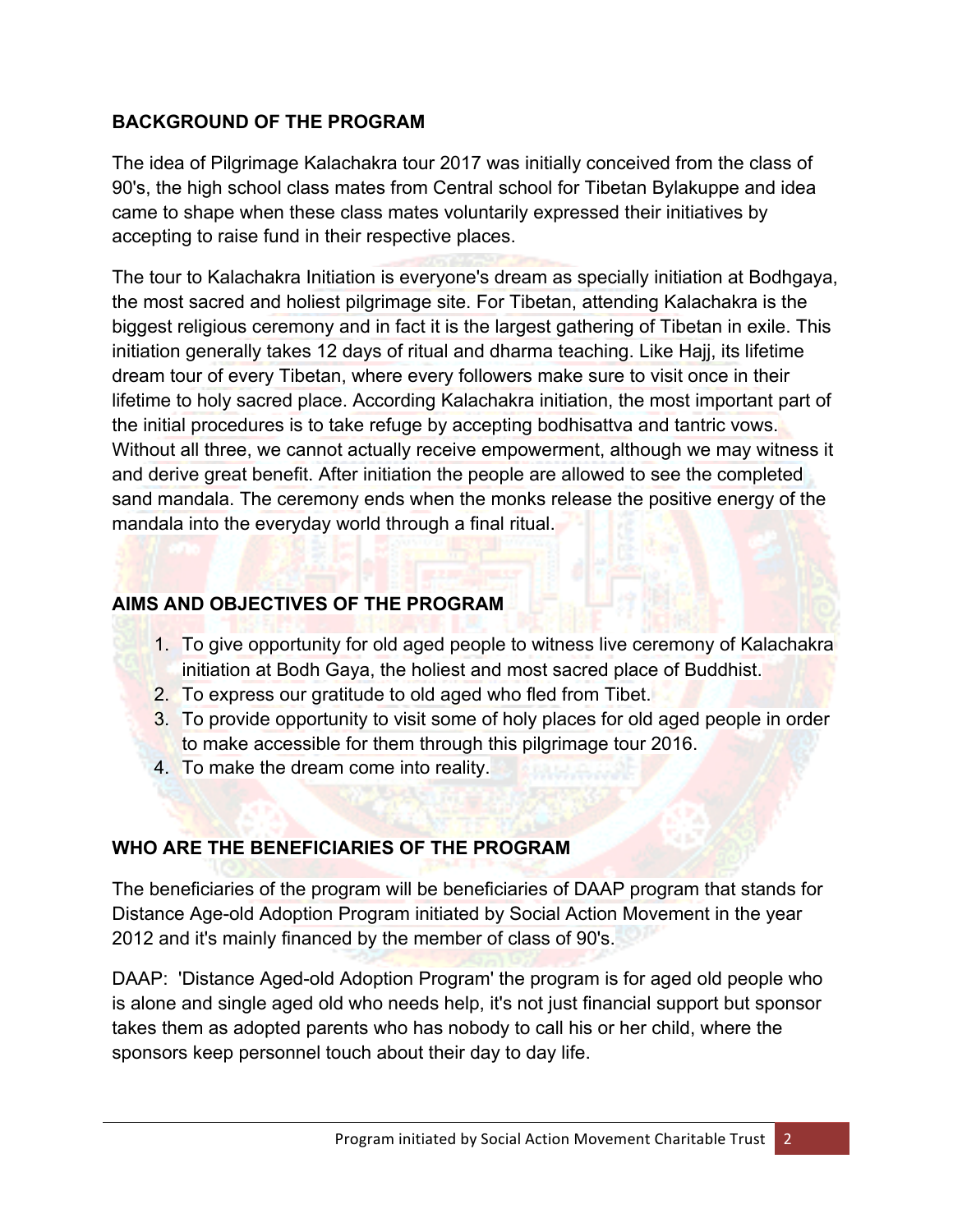## **THE MAIN PLACES OF PILGRIMAGES**

## **Bodh Gaya**

Bodh Gaya is famously known as the place where the Buddha received his enlightenment. It is in the Gaya district in Bihar, India and is home to the Mahabodhi Temple, the Diamond Throne and the Bodhi Tree. The Bodhi tree was the tree under which the Buddha meditated and realized nirvana. Emperor Ashoka is said to have laid the foundations of the temple around 250 years after the enlightenment of the Buddha. The city was forgotten and buried under ruins until it was excavated in the 19th century AD by the British.

#### **Nalanda**

Nalanda, a center of ancient learning is located 50 kms from Bodhgaya.It was from Nalanda that Buddhism spread to other South-East Asian and Far-east countries. Rajgir where Buddha had spent a major part of his life is famous for its rock cut temples, forts and Buddhist ruins.

#### **The Prestshila Hills**

The Prestshila Hills, Gaya encloses a region in Bihar which has got the famous places like that located at around 3 kilometers from the center of the town of Gaya and which has got the Bodhi tree. This is the place where Lord Buddha was blessed with enlightenment. Gaya is noted for many holy shrines of which special mention should be made of the Vishnupad Temple. On the south of it you will find the Bodh Gaya.

#### **Sarnath**

Sarnath is the place where the Buddha delivered his first sermon. The Sarnath village is around 15 kms from the Hindu holy city of Varanasi in Uttar Pradesh, India.

After attaining enlightenment at Bodh Gaya the Buddha went to Sarnath; and it was here that he preached his first discourse in the deer park to set in motion the 'Wheel of the Dharma'. It is one of the most holy sites as in this place the stream of the Buddha's teaching first flowed.

## **Rajgir**

Rajgir is associated with Lord Buddha and Buddhism. Buddha not only spent many years in Rajgir but also delivered sermons here and proselytized emperor Bimbisar at the Griddhakoota hill. It is said that it was at Rajgir that physician treated Buddha, Jivak after he was injured by his cousin Devdatta. The teaching of Buddha was penned down at Rajgir and it was also the venue for the first Buddhist Council. The added attraction of Rajgir is the Ropeway which takes you uphill to the Shanti Stupa and Monasteries built by the Japanese Devotees on top of the Ratnagiri hills.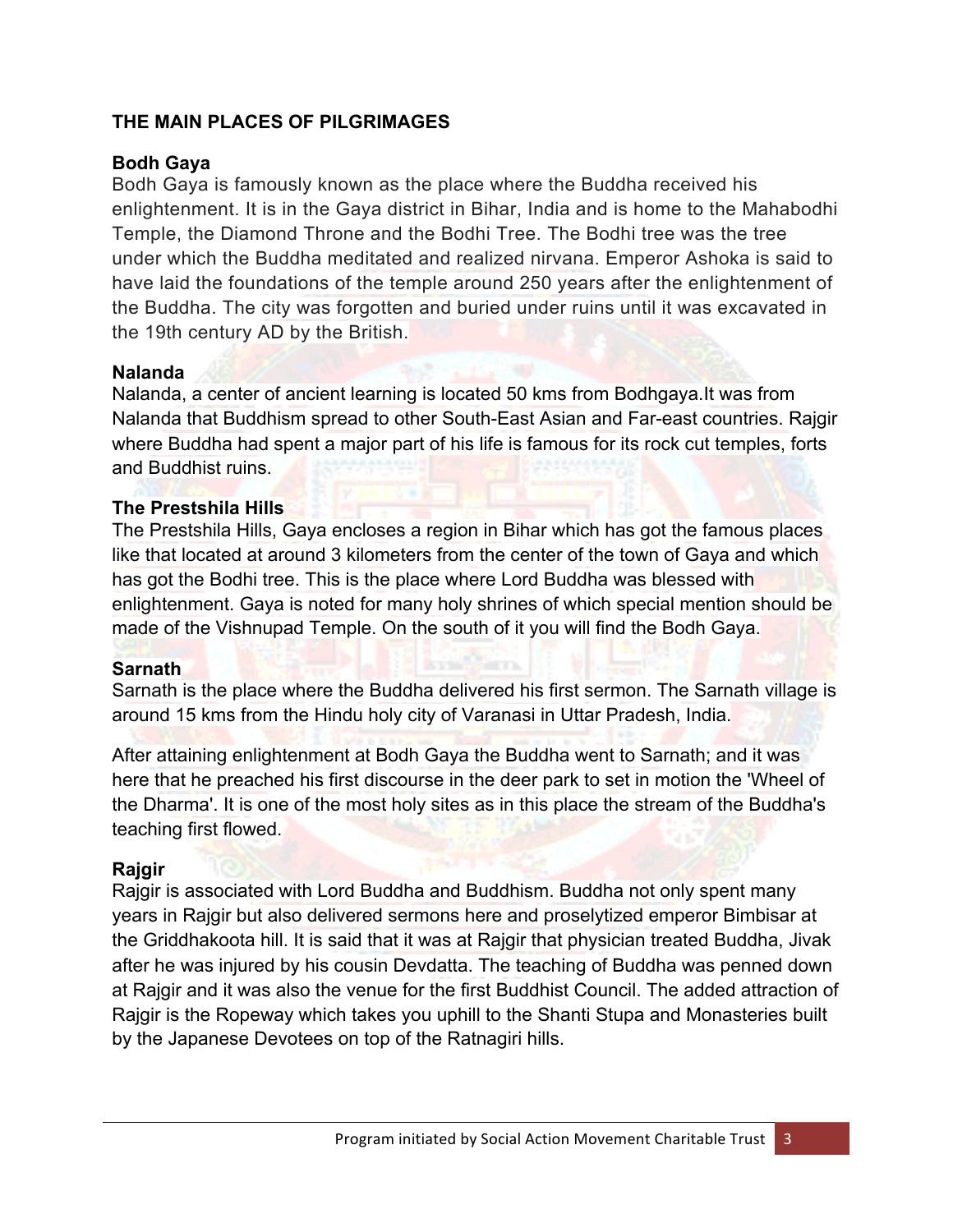## **NO. OF BENEFICIARIES AND TOUR TEAM MEMBERS OF THE PROGRAM**

| No.                     | <b>Name/Position</b>                            | No. of<br><b>Persons</b> | <b>Responsible/Beneficiaries</b>                                                 |  |  |
|-------------------------|-------------------------------------------------|--------------------------|----------------------------------------------------------------------------------|--|--|
|                         | Old Aged                                        | 14                       | <b>Beneficiaries</b>                                                             |  |  |
| $\overline{2}$          | <b>Chief Coordinator</b>                        |                          | Chief coordinator cum cashier.                                                   |  |  |
| $\overline{3}$          | Caretaking Coordinator (Nurse)                  |                          | Arranging all accommodation during the<br>tour and coordinating with caretakers. |  |  |
| $\overline{\mathbf{4}}$ | Transportation and<br>accommodation Coordinator |                          | Arranging all transportation and ticketing<br>during the tour                    |  |  |
| 5                       | Care Takers cum housekeeping                    | 2                        | Responsible of taking care of old aged<br>and maintaining housekeeping works.    |  |  |
| 6                       | Cook                                            |                          | To prepare food during the whole trip.                                           |  |  |
| Total                   |                                                 | 20<br>persons            |                                                                                  |  |  |

#### **TENTATIVE PROGRAM SCHEDULE OF PILGRIMAGE 2016**

| No.            | <b>Date</b>            | <b>Activity</b>                                                                                                                                                                                                 |
|----------------|------------------------|-----------------------------------------------------------------------------------------------------------------------------------------------------------------------------------------------------------------|
|                | Dec 30- Jan 2, 2017    | Depart from Bylakuppe to Gaya via Bangalore and<br>Balasore.                                                                                                                                                    |
| 2              | January 3, 2017        | A day rest for seniors                                                                                                                                                                                          |
| $\overline{3}$ | January 4 to 5, 2017   | Attend rituals performed by His Holiness the Dalai Lama<br>along with the monks of Namgyal Monastery and senior<br>lamas. These include chanting of prayers, creation of the<br>sand mandala and other rituals. |
| $\overline{4}$ | January 6 to 8, 2017   | Morning - Attend preliminary Kalachakra teachings in the<br>mornings.<br>Afternoon - Rest                                                                                                                       |
| 5              | January 9, 2017        | Attend the Kalachakra Ritual Dance performed by the<br>monks of Namgyal Monastery.                                                                                                                              |
| 6              | January 10 to 13, 2017 | Attend the Kalachakra Initiation confer by His Holiness.                                                                                                                                                        |
| $\overline{7}$ | January 14, 2017       | Attend a long life empowerment (Tse-wang) and a<br>ceremony offering prayers for the Long Life of His<br>Holiness the Dalai Lama will be performed in the morning.                                              |
| 8              | January 14, 2017       | Rest in the afternoon.                                                                                                                                                                                          |
| 9              | January 15, 2017       | Blessing of sand mandala.                                                                                                                                                                                       |
| 10             | January 16, 2017       | Visit to Rajgir and Nalanda                                                                                                                                                                                     |
| 11             | January 17, 2017       | Rest and shopping in Gaya                                                                                                                                                                                       |
| 11             | January 18, 2017       | Morning - Depart to Sarnath, Varanasi                                                                                                                                                                           |
| 12             | January 19, 2017       | Visit holy sites in Sarnath.                                                                                                                                                                                    |
| 13             | January 20, 2017       | Return journey to Bangalore.                                                                                                                                                                                    |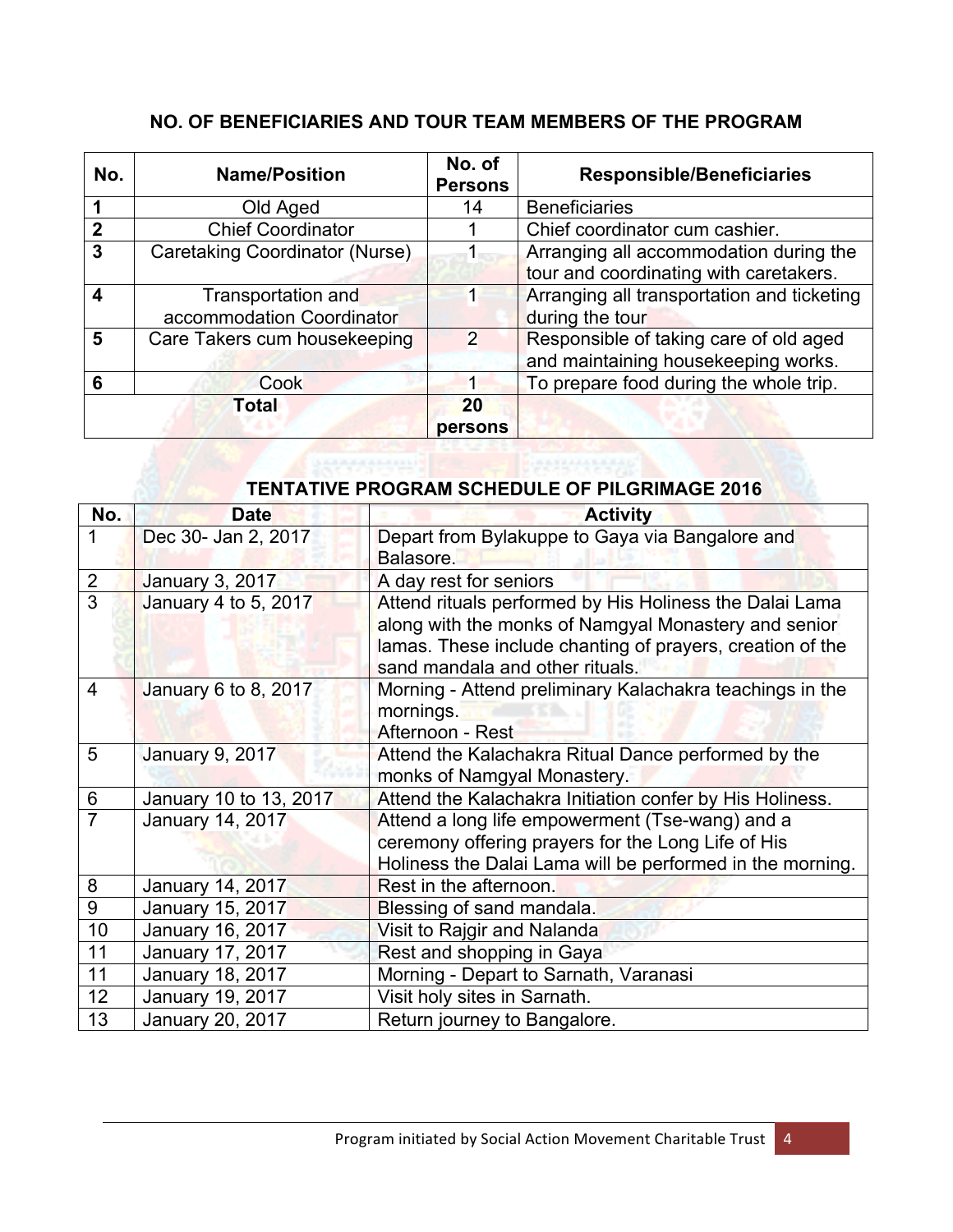## **ESTIMATE BUDGET FOR THE PROGRAM**

| No.            | <b>Particulars</b>                                         | <b>Class</b>   | Qty/per           | <b>Cost/amount</b> | <b>Total</b> |  |
|----------------|------------------------------------------------------------|----------------|-------------------|--------------------|--------------|--|
| $\mathbf 1$    | <b>Bylakuppe to Bangalore</b>                              | Mini bus       |                   | 8000               | 8000         |  |
| $\overline{2}$ | Train from Bangalore to Itarsi JN                          | 3AC            | 14 seniors        | 1680               | 23520        |  |
|                | - Senior citizens quota                                    |                |                   |                    |              |  |
| $\overline{3}$ | Train from Bangalore to Itarsi JN -                        | 3AC            | 6 persons         | 1705               | 10,230       |  |
|                | General quota                                              |                |                   |                    |              |  |
| $\overline{4}$ | Train from Itarsi JN to Gaya JN -<br>Senior citizens quota | 3AC            | 14 seniors        | 1135               | 15,890       |  |
| 5              | Train from Itarsi JN to Gaya JN -                          | 3AC            | 6 persons         | 1790               | 10,740       |  |
|                | General quota                                              |                |                   |                    |              |  |
| $\,6$          | Rent for 10 days                                           | Apt            | 1                 | 3,50000            | 3,50000      |  |
| $\overline{7}$ | Food per person @ 150 per day                              |                | 22 days x         | 150                | 66,000       |  |
|                |                                                            |                | 20 Persons        |                    |              |  |
| 8              | Vehicle from Gaya to Sarnath                               | Mini Van       | $\overline{2}$    | 8000               | 16,000       |  |
| $\overline{9}$ | <b>Cook Fees</b>                                           | Tibetan        | 10 days           | 1200               | 12,000       |  |
| 10             | <b>Salary for caretakers</b>                               | <b>Tibetan</b> | 2 persons         | 8000               | 16,000       |  |
| 11             | Local tour and visit pilgrimage                            | Mini Van       | 2 days            | 5000               | 10,000       |  |
|                | nearby                                                     |                |                   |                    |              |  |
| 12             | <b>Salary for coordinators</b>                             |                | 3 Persons         | 10000              | 30,000       |  |
| 13             | <b>Train from Varanasi to Bangalore</b>                    | 2AC            | <b>10 seniors</b> | 1910               | 26,740       |  |
| 14             | <b>Train from Varanasi to Bangalore</b>                    | 2AC            | <b>6 Adults</b>   | 2175               | 13,050       |  |
| 15             | <b>Bangalore to Bylakuppe</b>                              | Mini bus       | 1                 | 8000               | 8000         |  |
| 16             | <b>First Aids and Medicine Expenses</b>                    |                |                   | 5000               | 5000         |  |
| 17             | <b>Apollo Travel Insurance for</b>                         |                | 14                | 3500               | 49,000       |  |
|                | seniors: Gross Premium                                     |                |                   |                    |              |  |
| 18             | Two nights stay in Varanasi                                |                | 20(10)            | 1200               | 12,000       |  |
|                |                                                            |                | rooms)            |                    |              |  |
| 19             | <b>Miscellaneous</b>                                       |                |                   |                    | 3000         |  |
| 20.            | <b>Total Expenditure</b>                                   |                |                   |                    |              |  |
|                |                                                            |                |                   |                    |              |  |

## In words: **six hundred eighty-five thousand, one hundred seventy only \*** Indian Rupee

## **SUPPORT AND FACILITIES**

- Travel insurance for seniors.
- Package tour with boarding and lodging.
- Integrate disabled people to society.
- Private vehicles transportation to/from Airport and railway station.
- Provide wheelchairs service with caretakers.
- Arrangement of accommodation to group needs.